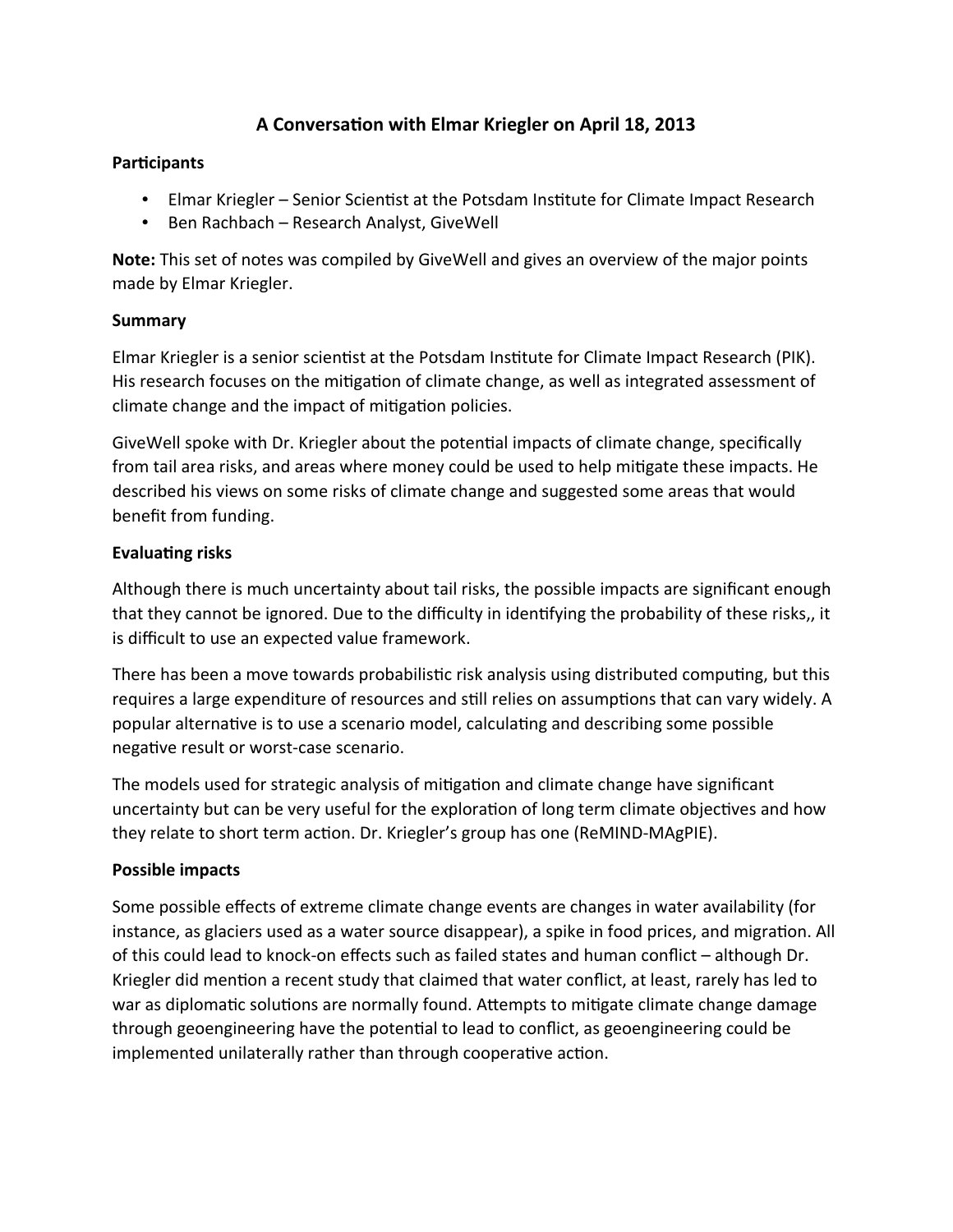Factors to consider that determine the vulnerability of a society include the society's connection to global markets, human capacity, and capital buildup. Impact will vary across people and regions, but will disproportionately harm the poor, who have little capacity to protect themselves

### **Overall worries about temperature rise**

Even without extreme effects, a world with a rise in temperature of approximately 4ºC over the next century would be very different than our current one. As we are adapted to the current climate, the impact could be large, despite the wide range of climates humans already live in. A fast change could be difficult to adapt to, and dealing with it might require lifestyle changes in many parts of the globe (e.g. spending more time indoors, needing infrastructure such as air conditioning, loss of water sources could lead to a need for expensive desalination plants). The impacts on regions without the resources to cope could be severe. Taking steps to mitigate the damage of climate change might cost less than just accepting it.

# **Ideas for funding**

Bring together international research groups. Research is currently regionally funded (the National Science Foundation (NSF) in US, the European Union in Europe, etc.) and the groups from different continents often don't have the resources to collaborate. Even when international projects happen, some relevant parties are left out. So, funding to bring together international researchers and organizations could make a big difference.

Data sharing. There is not just a shortage of collaborative international projects; data sharing is also poor between groups. Putting big datasets in the public domain with a good user interface could be a great resource. Currently, such datasets are expensive and time-consuming to develop, and while some are publicly available, many are not. Furthermore, more consistent output of data could be very helpful. One possibility is a central organization to assist in organizing and sharing data internationally.

Creating a collection of "best practices" in existing short-term climate change policies. Such a database could be very useful for policymakers. FEEM (http://www.feem.it/) in Italy has a climate policy map, but it is important to be able to consult experts in various regions.

# **Other ways to improve the effectiveness of research and projects**

Research and models could do a better job of bridging global analysis to regional experiences, and long-term analysis to the short-term – people often struggle to understand the complex models or relate the issues to their daily lives. Additionally, global research groups could do a better job of producing policy-relevant assessment. They often don't have the capacity or resources to do this effectively.

Better understanding of a variety of areas could help improve the analysis of climate change impacts, so further research in these fields could be beneficial. Land use is going to change, and